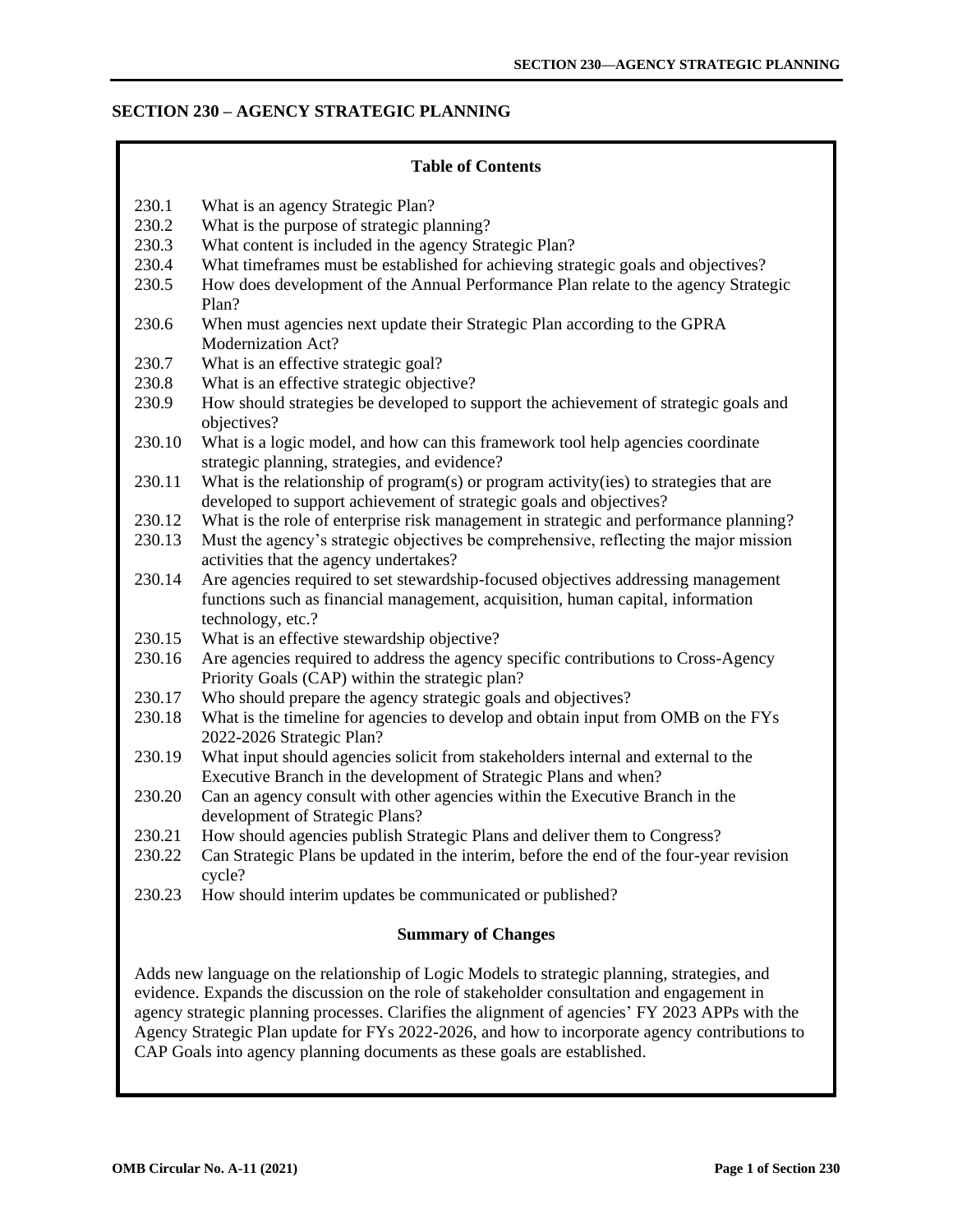## <span id="page-1-0"></span>**230.1 What is an agency Strategic Plan?**

The GPRA Modernization Act of 2010 aligns strategic planning with the beginning of each new term of an Administration, requiring every Federal agency to produce a new Strategic Plan by the first Monday in February following the year in which the term of the President commences. The Strategic Plan, therefore, presents the long-term objectives an agency hopes to accomplish at the beginning of each new term of an Administration by describing general and long-term goals the agency aims to achieve, what actions the agency will take to realize those goals, and how the agency will deal with challenges and risks that may hinder achieving results. In general, strategic planning as a process reflects the series of coordinated activities, steps, and phases the agency conducts in order to develop and produce the Agency Strategic Plan.

The Strategic Plan will define the agency mission, long-term goals and objectives to achieve those goals, strategies planned, and the approaches it will use to monitor its progress in addressing specific national problems, needs, challenges, and opportunities related to its mission. A strategic planning best practice, some Strategic Plans may also include a vision statement designed to articulate a desired future state in terms of strategic direction that expresses what the organization wants to achieve while generating momentum for action on the part of the agency to accomplish the vision. The Strategic Plan explains the importance of the goals, appraises the agency's capabilities, assesses the operating environment and provides for evaluations and other studies to inform agency actions. The Strategic Plan should explain why goals and strategies were chosen, discussing the relevant evidence supporting the selected goals and strategies. Because many agency missions, programs and strategies are statutory in nature, some of the strategic plan is expected to be more descriptive of those past decisions, whereas other parts of the strategic plan should reflect important strategic decisions in response to a recent agency analysis of the operating environment, Administration priorities such as those articulated by Executive Order or memorandum, or other emerging factors, for example.

An agency's Strategic Plan should provide the context for decisions about performance goals, priorities, strategic human capital planning and budget planning. It should provide the framework for the detail published in agency Annual Performance Plans, Annual Performance Reports and on Performance.gov. Agencies need to translate the long-term goals in their Strategic Plans to strategic objectives and then to performance goals, including Agency Priority Goals, in the Annual Performance Plan. Moreover, with enactment of the [Foundations for Evidence-Based Policymaking Act of 2018](https://www.congress.gov/115/bills/hr4174/BILLS-115hr4174enr.pdf) ("Evidence Act"), agency strategic plans are supported by the inclusion of the agency's Learning Agenda (i.e., Evidence-Building Plan), which establishes and maps the activities agencies will undertake to answer important short-and longterm strategic and operational questions most pressing to achieving the agency's mission. The Evidence Act also requires agencies to conduct and include a Capacity Assessment for Statistics, Evaluation, Research, and Analysis in their Strategic Plans. The Capacity Assessment will assess how an agency's evaluation, research, and analysis efforts support various agency functions, including strategic management.

Because the Strategic Plan focuses on long-term objectives, it is important that agencies consider risks and how risks change over time during formulation of the plan. Considering enterprise risk management in the early stages of the strategic planning process will ensure that the agency's management of risk is appropriately aligned with the organization's overall mission, objectives and priorities. See more on enterprise risk management in sectio[n 260](https://www.whitehouse.gov/wp-content/uploads/2018/06/s260.pdf) and performance planning in sectio[n 240.](https://www.whitehouse.gov/wp-content/uploads/2018/06/s240.pdf) Incorporating strategic foresight into the strategic planning and review process is one method for facilitating the achievement of long-term goals. Strategic foresight is a method for systematically considering a longer time horizon and broader scope of issues than other forms of planning. Integrating strategic foresight in the planning process also facilitates a systems approach to problem solving and may help an agency better prepare for future threats or take early advantage of emerging opportunities as strategic foresight tools and methods allow the consideration of multiple possible futures, with the goal of preparedness for these possibilities based on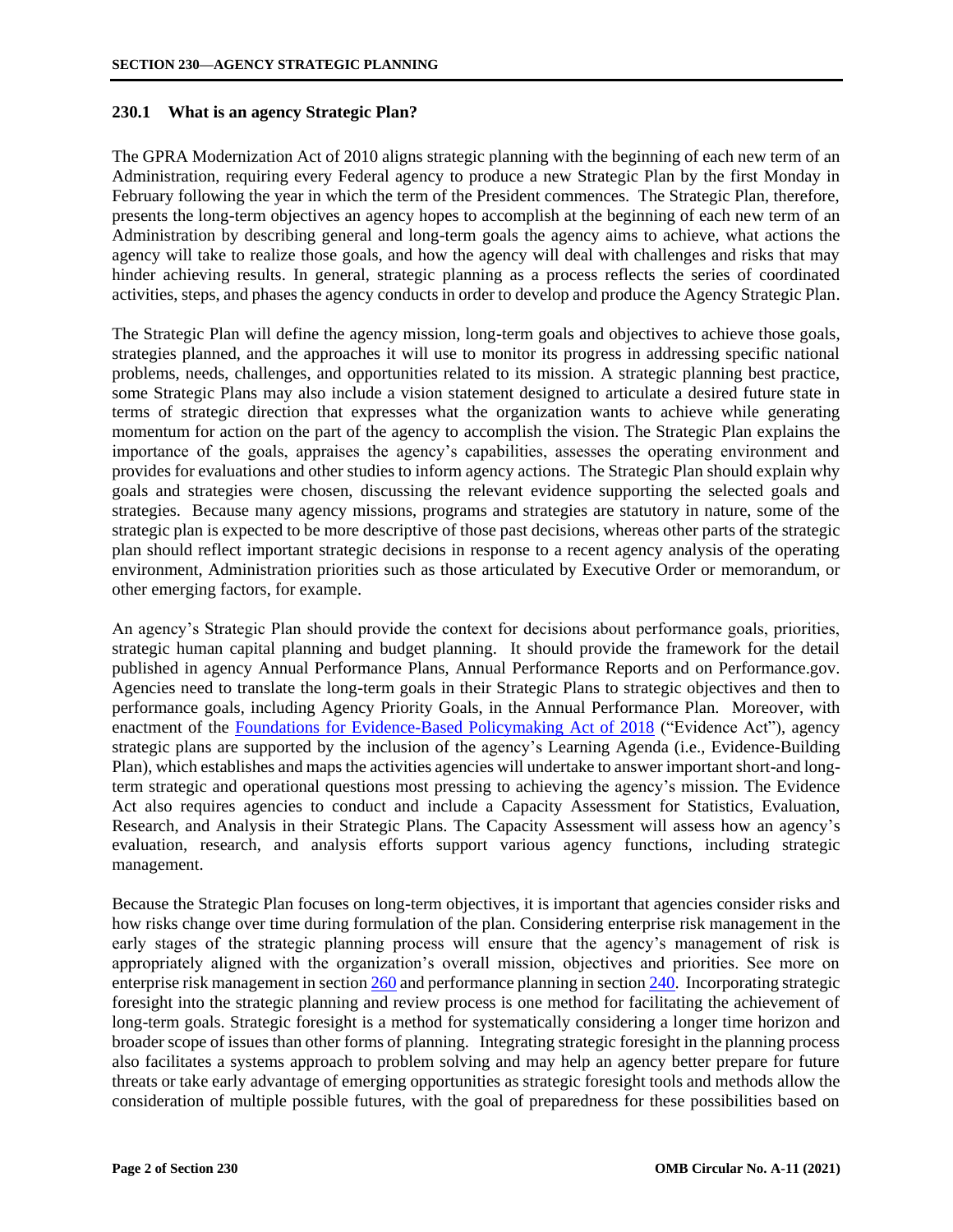<span id="page-2-0"></span>analysis. The systems approach of strategic foresight also encourages organizational communication to avoid the "silo effect," in which problems are viewed in isolation. Foresight methodologies may vary by agency depending on its mission and operating environment, but examples of strategic foresight methodologies include scanning, trend analysis, and scenario planning. Opportunities for cross-agency foresight coordination are also encouraged to be explored where appropriate.

### **230.2 What is the purpose of strategic planning?**

In addition to fulfilling the GPRA Modernization Act of 2010 requirements, strategic planning serves a number of important management functions related to achieving an agency's mission, and vision statement where one is provided by the agency. Strategic planning is a valuable tool for communicating to agency managers, employees, delivery partners, suppliers, Congress, and the public a vision for the future. An agency's strategic goals and objectives should be used to align resources and guide decision-making to accomplish priorities to improve outcomes. It should inform agency decision-making about the need for major new acquisitions, information technology, strategic human capital planning, evaluations, and other evidence-building and evidence-capacity building investments. Strategic Plans can also help agencies invite ideas and stimulate innovation to advance agency goals. The Strategic Plan should support planning across organizational operating units and describe how agency components are working toward common results. An agency formulates its Strategic Plan with input from Congress, OMB, the public and the agency's personnel, partners, and stakeholders and makes the plan easily accessible to all. The agency's process for establishing and managing strategic goals and objectives should fulfill these important roles:

- **Leadership.** The strategic goals and objectives communicate the Administration's priorities and direction through a unified vision, long-term goals, and supporting strategies. The Strategic Plan features strategic goals and objectives that state what the agency wants to accomplish in terms of outcomes or results.
- **Planning.** The Strategic Plan is the foundation of an agency's planning system because it provides direction for all programmatic and management functions used to execute the strategies needed to reach goals. Executives should use the Strategic Plan to provide guidance to agency components for planning their program implementation, including the alignment of information technologies and human capital resources to support improved outcomes and cost-effectiveness. Additionally, the Strategic Plan, through the multi-year learning agenda, also helps the agency to plan its evidence-building activities, which should support its overall mission. The Strategic Plan should not, however, be a binding document that prevents agencies from learning from experiences and adapting their plans to changing circumstances. Instead, the strategic goals and objectives should be updated over time, incorporating agency learning, and emergent or external factors that may impact agency implementation.
- **Management.** After the planning process, the agency uses the strategic goals and objectives to guide implementation and management. Each strategic goal should be supported by a suite of strategic objectives and performance goals. These, in turn, should be supported by other indicators used to monitor and interpret progress. The annual performance planning, human capital planning and budget processes jointly support the agency's implementation of the strategic goals and objectives by establishing resource allocations, refined strategies, activities, indicators, targets, and milestones in more detail. Agency Strategic Plans provide the framework for other plans and reports where agency performance goals and related analyses are communicated and monitored and revised when needed. For more information on management toward the strategic goals and objectives, see sectio[n 260](https://www.whitehouse.gov/wp-content/uploads/2018/06/s260.pdf) regarding the strategic review which includes information on the link between strategic planning and enterprise risk management.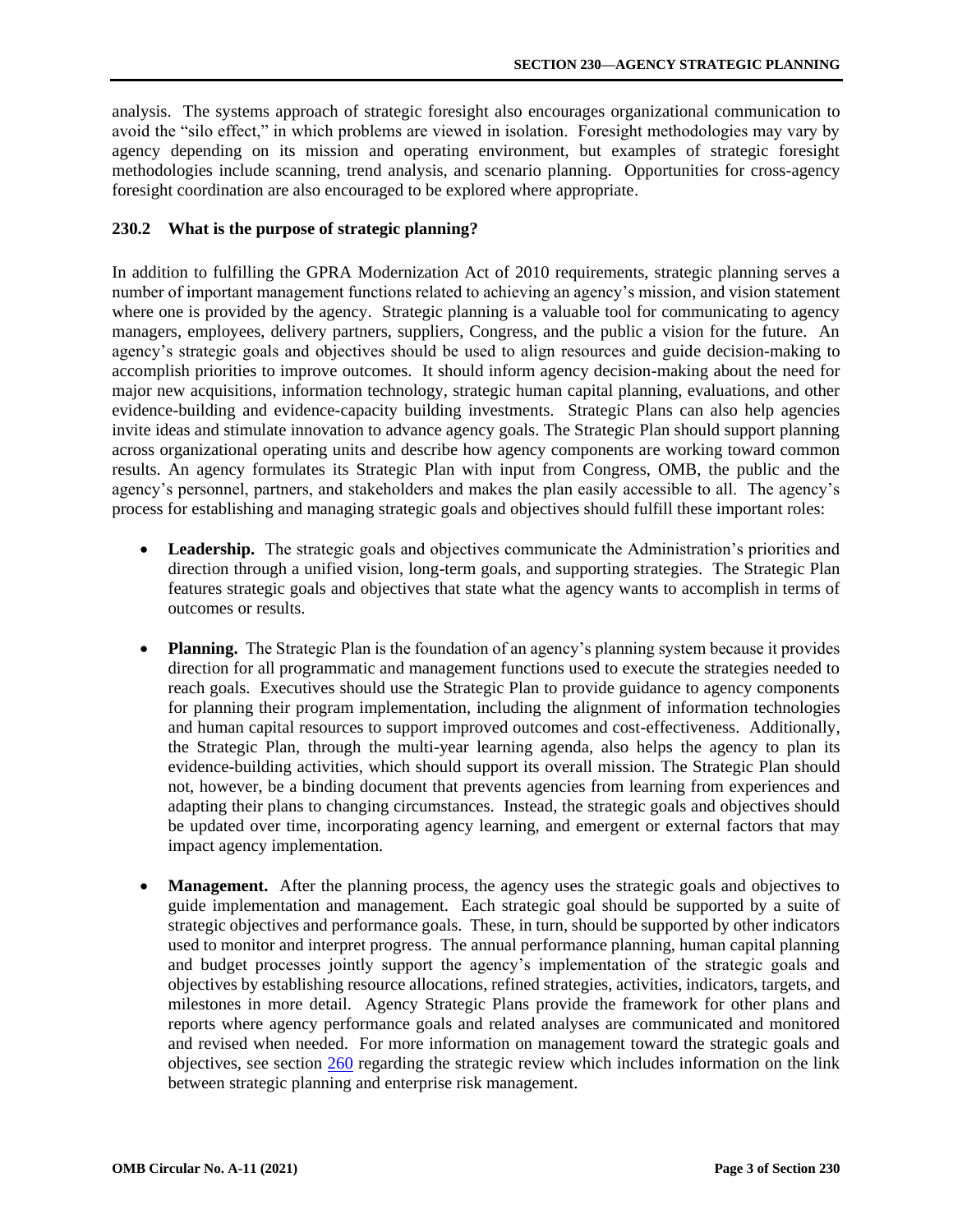<span id="page-3-0"></span>• **Engagement.** The strategic goals and objectives in an agency Strategic Plan are a tool to engage external entities to enlist their ideas, expertise, and assistance, including Congress, the public and the agency's stakeholders. For example, because delivery partners external to the Federal Government can be critical in accomplishing agency objectives, agencies may want to engage them in identifying potential goals and strategies to accelerate progress.

## **230.3 What content is included in the agency Strategic Plan?**

Agencies should plan to address the standards for required content and information elements that are established in section [210](https://www.whitehouse.gov/wp-content/uploads/2018/06/s210.pdf) when writing a new or updated Agency Strategic Plan, and should use findings from strategic reviews as well as the development of enterprise risk management profiles and their analysis of risks to help the agency identify the most effective long-term strategies. Additionally, the Evidence Act requires the agency Strategic Plan include a separate section on evidence-building, referred to as the Learning Agenda, as well as a Capacity Assessment. See sections [210](https://www.whitehouse.gov/wp-content/uploads/2018/06/s210.pdf) and [290](https://www.whitehouse.gov/wp-content/uploads/2018/06/s290.pdf) for additional guidance describing the relationship of agency Learning Agendas and the Capacity Assessment to the Agency Strategic Plan, and how to effectively incorporate a discussion of the agency's evaluation and evidencebuilding efforts into the plans and strategies narrative throughout the agency strategic plan.

### **230.4 What timeframes must be established for achieving strategic goals and objectives?**

The strategic goals and objectives should be established for a period of not less than four years following the fiscal year in which it is published, starting the first Monday in February of any year following the year in which the term of the President commences. Agencies may set strategic goals for longer periods of time. See section [230.19](#page-13-0) regarding interim updates.

Strategic Plan:

- Publication February, 2022 covers FYs 2022-2026
- Publication February, 2026 covers FYs 2026-2030
- Publication February, 2030 covers FYs 2030-2034

#### **230.5 How does development of the Annual Performance Plan relate to the agency Strategic Plan?**

In the Annual Performance Plan, agencies establish performance goals, measures, and targets aligned to agency's objectives in the strategic plan, identifying the level of performance to be achieved during the current year in which the performance plan is submitted as well as the budget year.

The FY 2023 APP published in February 2022 will be aligned to the Strategic Plan covering FYs 2022- 2026 and gives agencies the opportunity to update FY 2022 performance goals, measure, and targets if needed mid-year to reflect new leadership and management priorities and resource levels.

The FY 2023 APP published in February 2022 will be developed throughout the course of 2021 and aligned to the new Strategic Plan covering FYs 2022-2026.

## **230.6 When must agencies next update their Strategic Plan according to the GPRA Modernization Act?**

To meet the requirements of the GPRA Modernization Act of 2010, agencies published an updated Strategic Plan concurrent with the publication of the FY 2023 President's Budget in February 2022. After the February 2022 publication, agencies must next issue a new Strategic Plan in February 2026 covering FYs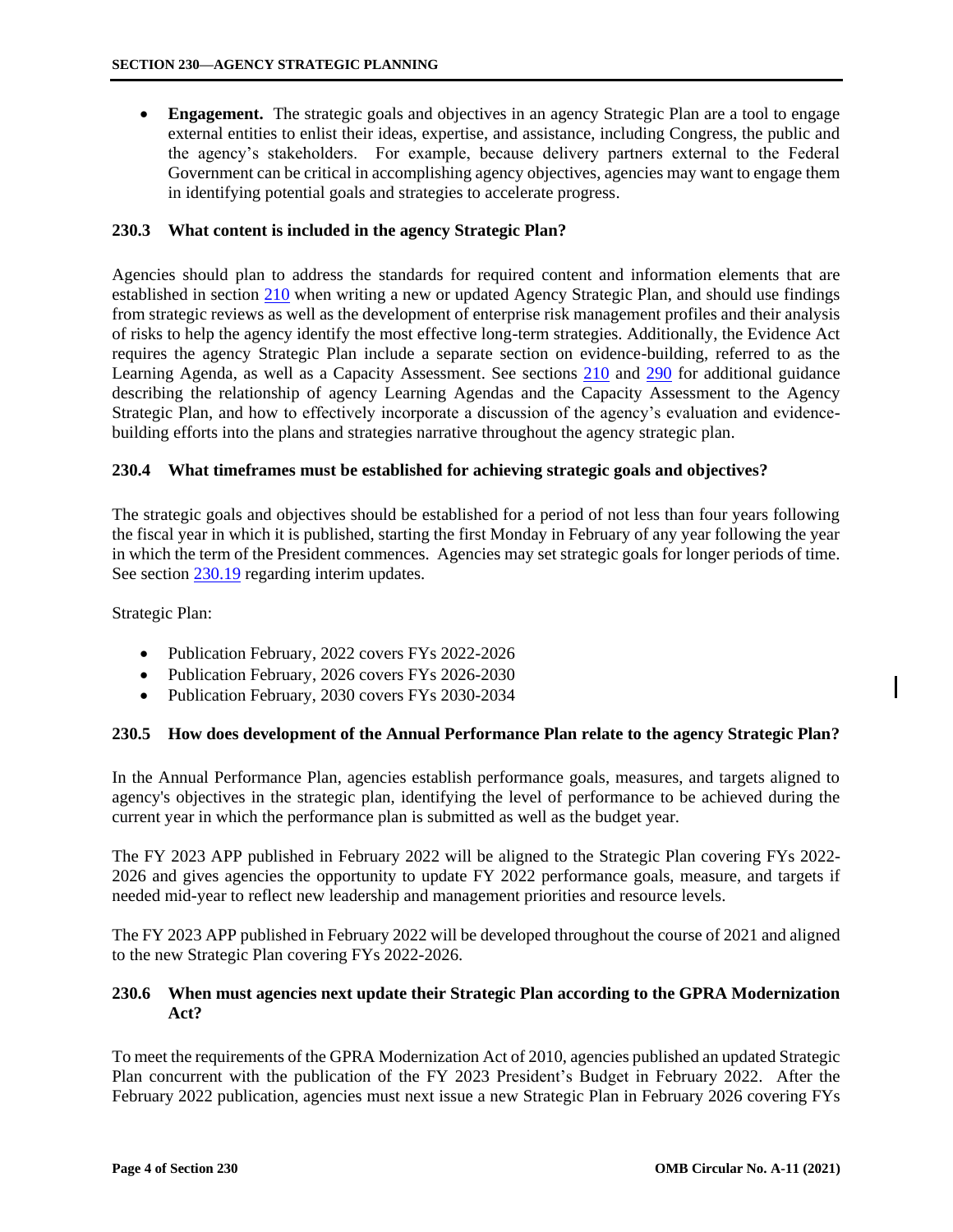<span id="page-4-0"></span>2026-2030. Agencies should prepare their FYs 2022-2026 Strategic Plan by applying information learned from strategic reviews and other data-driven performance reviews as they are conducted, as well as reflect organizational plans and learning related to the agency's evidence and evaluation building efforts.

Agencies will prepare the FYs 2022-2026 Strategic Plan initial draft by June 4, 2021 in order to inform the development of the FY 2023 budget submission and FY 2023 Annual Performance Plan, which will also include FY 2022-2023 Agency Priority Goals. Continued refinements to the initial draft Strategic Plan will be expected prior to publication in February, 2022. Agencies may work with OMB to make adjustments to the Strategic Plan draft submission if needed.

Additionally, the FYs 2022-2026 Strategic Plan will also include a separate section on evidence-building and capacity, implementing requirements aimed at advancing agency evaluation and evidence-building activities identified in the Evidence Act.

# **230.7 What is an effective strategic goal?**

Strategic goals should reflect the broad, long-term, outcomes the agency aspires to achieve by implementing its mission. Strategic goals communicate the agency efforts to address national problems, needs, challenges, and opportunities on behalf of the American people. Effective strategic goals also take into account emerging trends, technologies, or significant changes in the operational environment in anticipating the impact to agency missions during a longer-term planning horizon. Both the way strategic goals are framed and the substance they communicate are important to consider. Strategic goals should reflect the statutory mission of the agency, and most agency activity will align to the strategic goals. Strategic goals need not be as specific as strategic objectives, and need not reflect every activity that the agency must undertake to accomplish its mission.

Stylistically, strategic goals should be simple statements which are neither long nor overly complex. Some guidelines for developing these include:

- Use language that the public will understand and avoid highly technical terms that are very specific to technical or professional fields.
- Use language that expresses future direction or vision, and include active or directional verbs such as strengthen, support, maintain, improve, reduce, etc.
- Be specific enough for the public to clearly understand how the goal supports the agency's mission and communicates the agency's unique responsibilities.

For example, strategic goals such as "Improve Safety" do not communicate the agency's specific efforts in this outcome area. Better specificity might be "Maintain and Improve the Safety of America's Transportation" for the Department of Transportation. If desired, short headers may be used preceding the strategic goal statement (e.g. Safety: Maintain Safe and Healthy Workplaces), and a separate field will be provided in Performance.gov for the 'header' in addition to the full strategic goal statement.

Examples of strategic goals include:

- Reduce Transportation-Related Fatalities and Serious Injuries Across the Transportation System.
- Protect the Health of Americans Where They Live, Learn, Work, and Play.
- Restore Small Businesses and Communities after Disasters.
- Extend human presence deeper into space and to the moon for sustainable long-term exploration and utilization.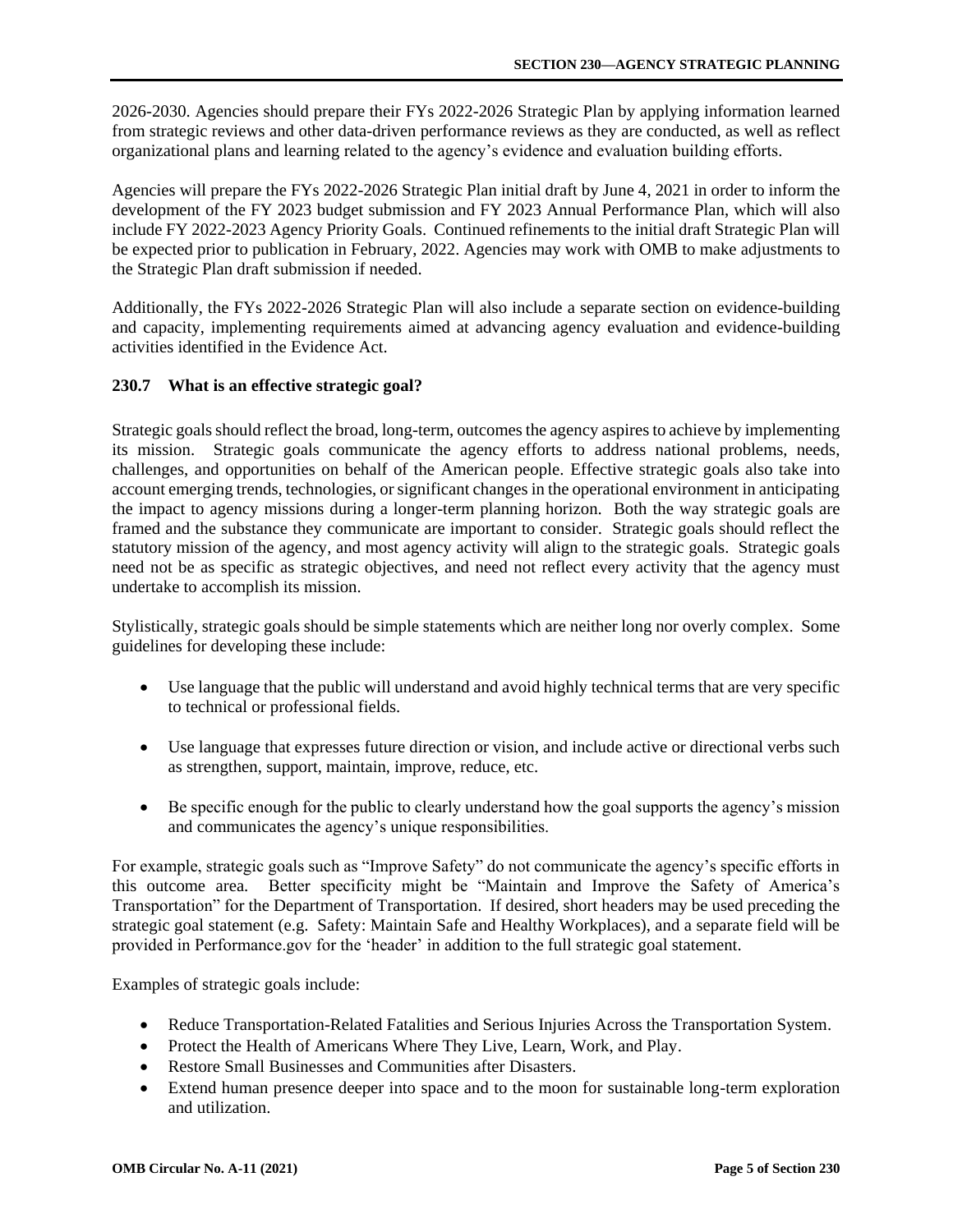### <span id="page-5-0"></span>**230.8 What is an effective strategic objective?**

Strategic objectives reflect the outcome or management impact the agency is trying to achieve and generally include the agency's role. They express more specifically the results or direction the agency will work to achieve outcomes in order to make progress on its mission and provide services to customers. Although objectives are usually outcome-oriented some objectives may be established to communicate the breadth of agency efforts – such as cross-cutting customer service or stewardship objectives that support multiple strategic goals. For the purposes developing strategic objectives in strategic plans beginning with the revised FYs 2022-2026 Agency Strategic Plan, and in future enhancements to Performance.gov, strategic objectives may be described in the areas reflected below:

- **Mission / Service Focused.** A type of strategic objective that expresses more specifically the path an agency plans to follow to achieve or make progress on a strategic goal. For programs which deliver direct services to customers, this may also include the objective of providing a good experience for customers, and is therefore **Service Focused.** Service Focused objectives should be considered as those activities that reflect the interaction(s) between individual citizens or businesses and Federal agencies in providing a direct service on behalf of the Federal Government, and which is core to the mission of the agency.
- **Mission / Service Focused (Crosscutting/Other).** A type of strategic objective that is not directly tied to a single strategic goal, but may be tied to several or none. In some circumstances agencies perform statutory or crosscutting activities which are not closely tied to a single strategic goal.
- **Stewardship Focused.** A type of strategic objective that reflect the agencies activities and responsibilities to provide appropriate safeguards in executing mission and service related activities effectively and efficiently, including minimizing instances of waste, fraud, and abuse. These objectives often communicate improvement priorities for management functions such as strategic human capital management, information technology, or financial stewardship.

Agencies should treat strategic objectives, (including mission, service, stewardship, or crosscutting/other) as a primary unit for strategic analysis and decision-making. It is important to develop strategic objectives that enable a review of progress both on effectiveness of implementation and the impact made on ultimate outcomes, using a variety of sources of evidence. When developing each objective, the agency should consider how to measure progress toward achieving it, such as considering which performance indicators and other sources of evidence are most useful to understand progress and assess if current strategies are effective.

The following guidelines should be considered in crafting mission-focused strategic objectives:

• **Purpose: Will the strategic objective align agency efforts to achieve a desired outcome, and facilitate improved decision-making?** The purpose of each strategic objective is to align agency efforts toward achieving the intended outcome. Objectives should be meaningful and inspiring to agency leadership, program managers, and front-line employees, and their ongoing implementation should stimulate analysis and decisions which lead to improved outcomes. Strategic objectives should be defined to facilitate decision-making at the agency, as well as decision-making by the agency's stakeholders. It should be possible to identify the lead office and other responsible offices for each strategic objective, and to identify the programs, activities and strategies utilized to achieve the objective. In some cases, objectives may be chosen which cut across organizational or programmatic silos in order to facilitate cross-organization management, improve customer experience, or realize a better return on investment.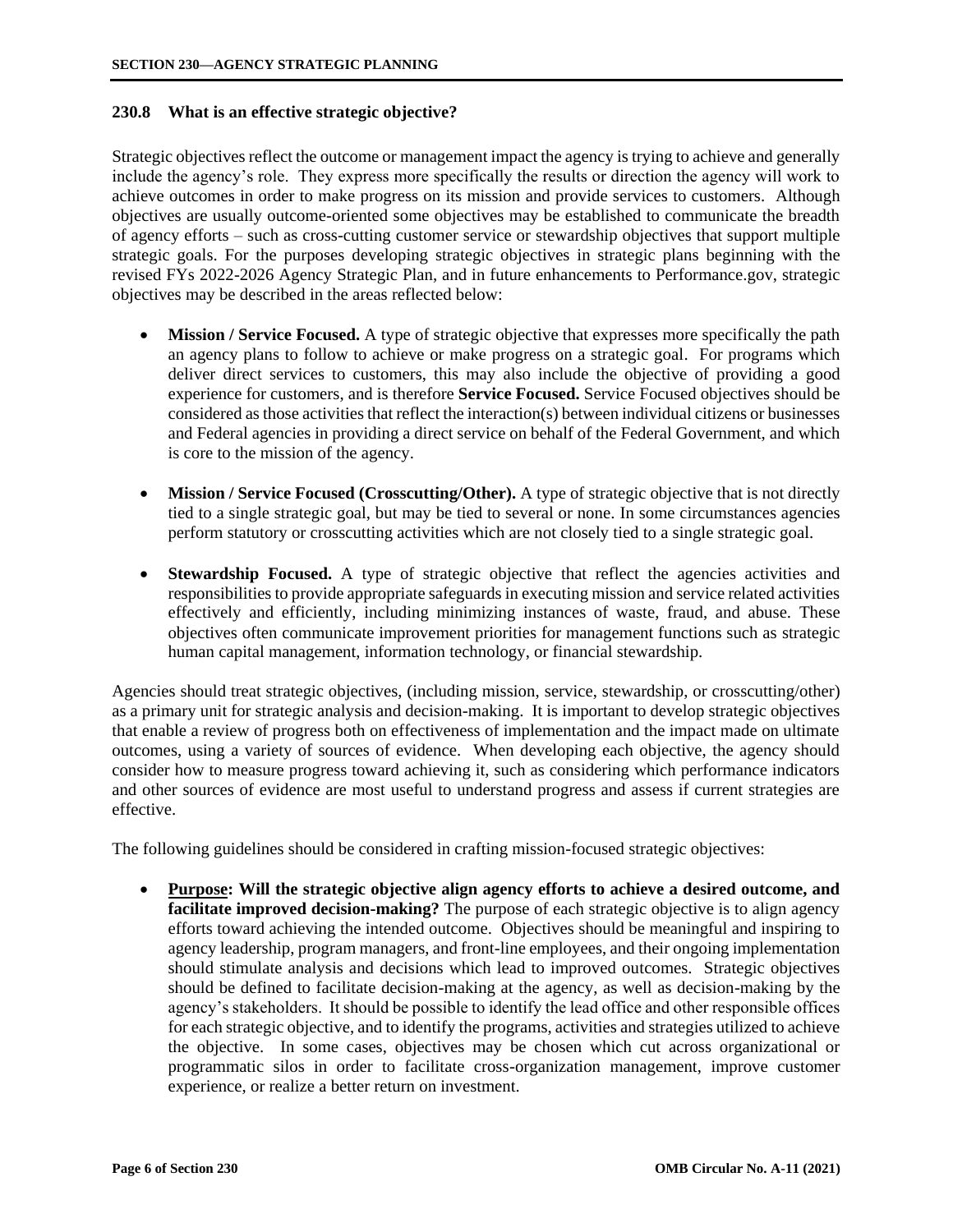- **Assessment: Can progress on the strategic objective be reasonably assessed?** Agencies are required to annually assess progress toward achieving the intended outcomes of each strategic objective, as part of the strategic review (see section [260\).](https://www.whitehouse.gov/wp-content/uploads/2018/06/s260.pdf) Considerations when determining if a strategic objective will support a meaningful assessment include:
	- o Strategic objectives should be articulated so they express future direction or vision, and include active or directional verbs such as strengthen, support, maintain, improve, reduce, etc. The objective should be framed so it can serve as a standard against which an assessment can reasonably be performed (i.e., it is reasonable to say if progress had been made toward the objective and whether or not the objective was met).
	- o Each strategic objective should have some means of assessing progress both on effectiveness of implementation and progress toward ultimate outcomes (e.g., performance indicators that can be analyzed to assess likely impacts of agency actions, evaluations).
	- o An objective which includes a diverse set of outcomes will be more difficult to assess than objectives expressing a single outcome or multiple closely related outcomes.
	- o The more ambiguity there is in the strategic objective statement as to the intended outcomes, the more challenging it will be to conduct a meaningful assessment.
- **Scope: Is the scope of the objective appropriate?** Strategic objectives should break down the broader, mission-oriented strategic goals to a level that reflects the impact or outcome the agency is trying to achieve through its programs. In general, strategic objectives will not be quantitative, but will add more specificity to the strategic goals and act as a bridge between the agency's strategic goals and more specific quantitative or alternative form performance goals.

The full set of an agency's strategic objectives will not necessarily capture the full depth and detail of agency activities. Many agency activities will be described through narrative supporting a strategic objective, or through the establishment of performance goals at a more granular level of agency planning, rather than through inclusion in the strategic objective statement. In general, agencies should have approximately 2-10 strategic objectives for each strategic goal; however the number may vary by agency and mission areas.

- **Clarity: Is it understandable?** Strategic objectives should be relatively simple statements that clearly communicate the outcome or impact that is desired. Statements should not be too long or complex since there will be strategies and other narrative supporting each. Agencies should use language that the public will understand and should avoid jargon.
- **Uniqueness: Is the objective defined in a way that clarifies the agency's role and mission?** In some cases, it may be difficult to understand the objective unless the agency's role is communicated. In these cases, the strategic objective should differentiate the agency's efforts from other agencies in a particular outcome area. For example, many agencies may be working to impact economic development; however, each organization may be responsible for a different facet, using different programs, interventions and strategies (e.g., housing rehabilitation vs. small business assistance). To the extent these distinctions can be made within the strategic objective statement, agencies should do so by clarifying the agency role or communicating the desired program results in summary. Alternatively, the strategies and other narratives that describe what the agency will do to execute on the strategic objective should be used to help to clarify the agency role.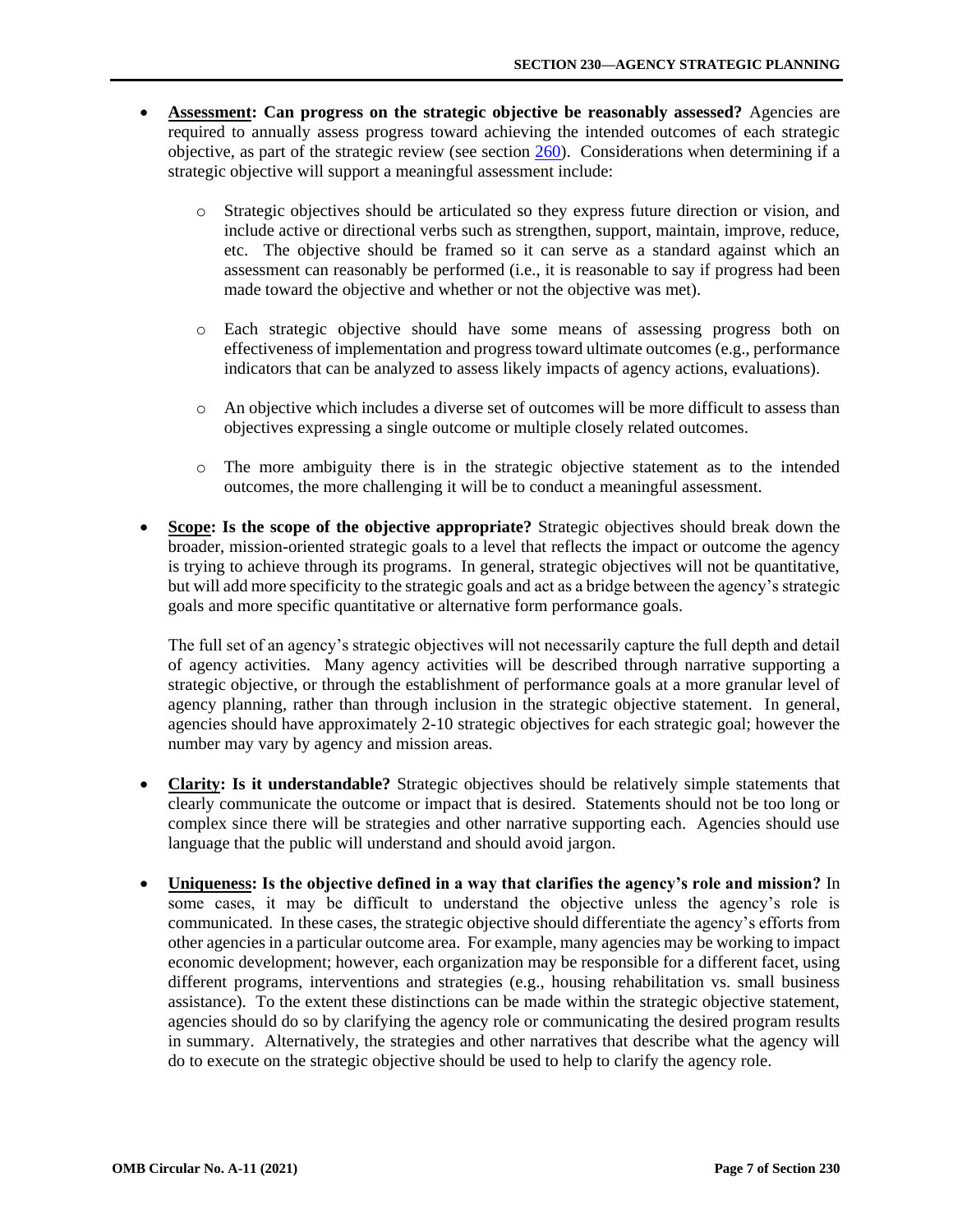<span id="page-7-0"></span>Examples of mission-focused strategic objectives:

- Increase agricultural opportunities and support economic growth by creating new markets and supporting a competitive agricultural system.
- Enforce the Nation's Trade Laws and Security Laws.
- Improve quality of service for customers across the entire student aid life cycle.
- Reduce the average length of homelessness.
- Provide workers' compensation benefits for workers who are injured or become ill on the job.
- Project American values and leadership by preventing the spread of disease and providing humanitarian relief.
- Support tribal self-determination, self-governance, and sovereignty.
- Deliver trusted currency and services that enable citizens and businesses to participate in the economy.
- Prevent, treat, and control communicable diseases and chronic conditions.
- Conduct Human Exploration in Deep Space, Including to the Surface of the Moon.
- Improve healthcare quality and affordability in the FEHB Program with 75 percent of enrollees in quality, affordable plans.

## **230.9 How should strategies be developed to support the achievement of strategic goals and objectives?**

Developing effective implementation strategies is as important as setting strategic goals and objectives. A wealth of literature, both academic and applied, has been written on the topics of strategy and strategic planning in settings from the private sector, to business, national security, and the public sector more generally. Agency officials who lead agency strategic planning and strategy development are encouraged to explore this literature offering a richness of lessons-learned and observations in these fields. The discussion below of strategy development in support of achieving strategic goals and objectives is intended to provide a common understanding and framework of the key components and factors to consider in constructing effective implementation strategies, and strengthen this critical component of strategic planning government-wide. Effective strategies to achieve strategic goals and objectives should:

- Rest on a data-driven diagnosis of the problems being addressed and the complexities of goal achievement, reflecting the input of key experts, stakeholders, and previous organization learning through such processes as the agency's strategic review;
- Consider several alternative implementation approaches to address the problem, and identify a primary strategy which promises to be most effective by providing the most likelihood for success while accounting for: legal and policy considerations; likely future scenarios; lessons learned through the strategic reviews; the extent to which the agency has control over desired outcomes;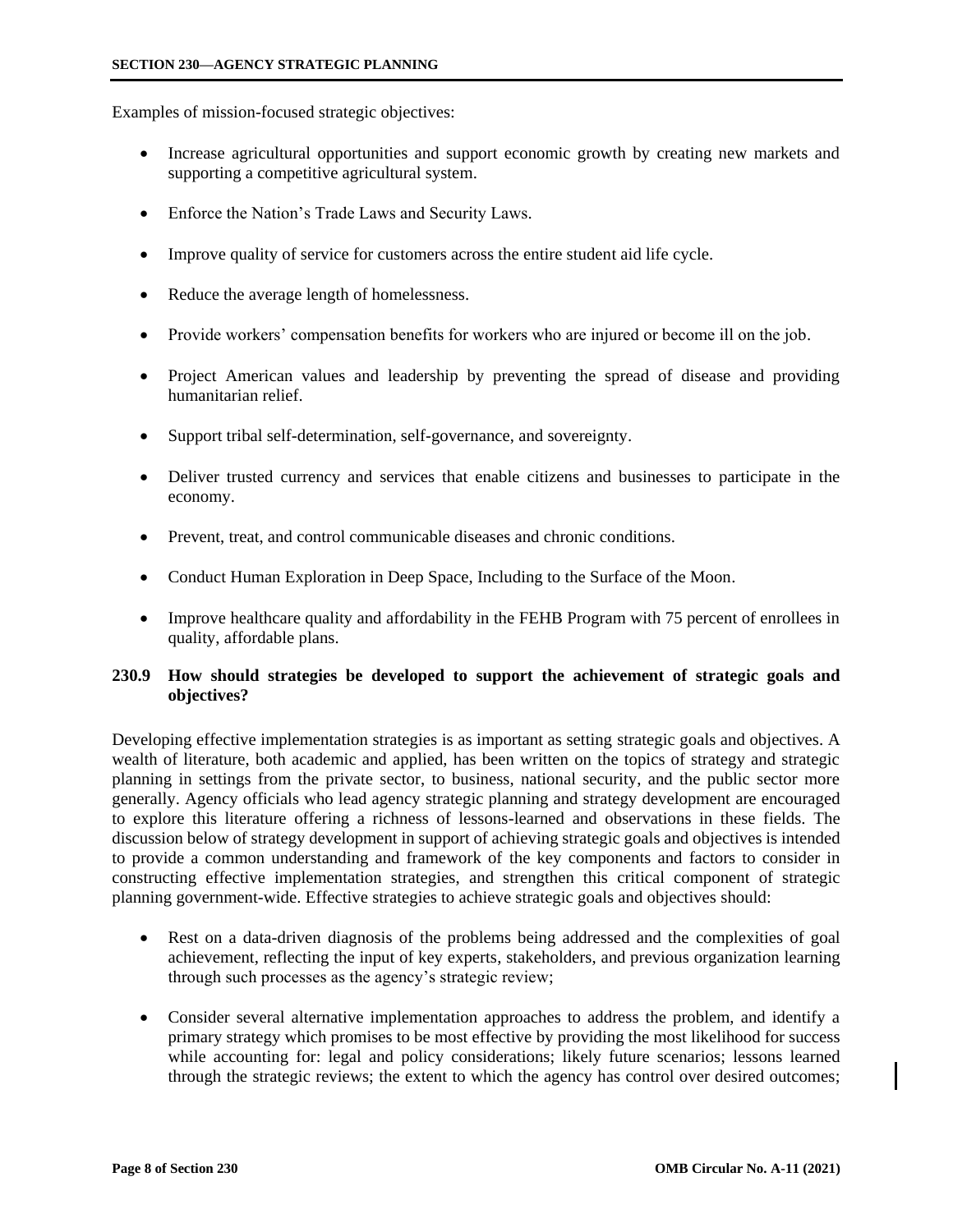<span id="page-8-0"></span>the degree of certainty on cause and effect of the agency's interventions; and the agency risk tolerance (as identified in the agency ERM process);

- Reflect direction of agency leadership that accounts for critical legal, organizational, management, legislative, and budget considerations;
- Incorporate both internal and external stakeholder inputs, including feedback from key customer groups who may lack a formal role in policy development;
- Create a coherence of effort, including alignment of budgetary resources; coordination with related programs, other agencies, and external delivery partners; and integration of contributing management capabilities and assets, such as IT investments, human capital, and evidence and evaluation-building;
- Be designed with an applied, action-oriented focus that effectively directs activities, resources, and efforts to address the identified problems and achieved desired goals.

## **230.10 What is a logic model, and how can this framework tool help agencies coordinate strategic planning, strategies, and evidence?**

A Logic Model generally reflects an agency's underlying theory for how the planned coordination and orchestration of resources and activities will achieve the desired outcome or change in terms of performance and impact at the organizational, operational, or programmatic levels. Often thought of as a series of "If…then" statements to demonstrate connections and linkages across the chain of planning and action, Logic Models are informed by evidence and help to operationalize the agency's implementation strategy(ies). The efficacy of the subsequent implementation strategies to achieve an agency's expressed desired change or impact has a direct relationship to the soundness of the Logic Model on which those strategies are based. To ensure strong connections and linkages that span the range of a Logic Model's various components, agencies then should strive to incorporate a Logic Model approach throughout the development of their strategic plan, mapping inputs, activities, resources, programs, etc., to outcomes and impacts that are reflected within the achievement of strategic goals and objectives. The Figure below illustrates the Logic Model concept, expressing how inputs and activities relate to and connect desired outputs, outcomes, and impacts based on a diagnosis of the problem or opportunity to be addressed. Ultimately, the goal of the Logic Model is to clarify the agency's theory of how inputs are translated into outcomes, and the exact contents should be adapted to meet the needs of the individual agency. Importantly, it highlights how agencies can use evidence, and the different types of evidence, to inform each. And while existing evidence informs our selection of the resources and activities we choose to meet our goals, we also continually generate new evidence about whether and how these resources and activities contribute to our goals, with adjustments made accordingly.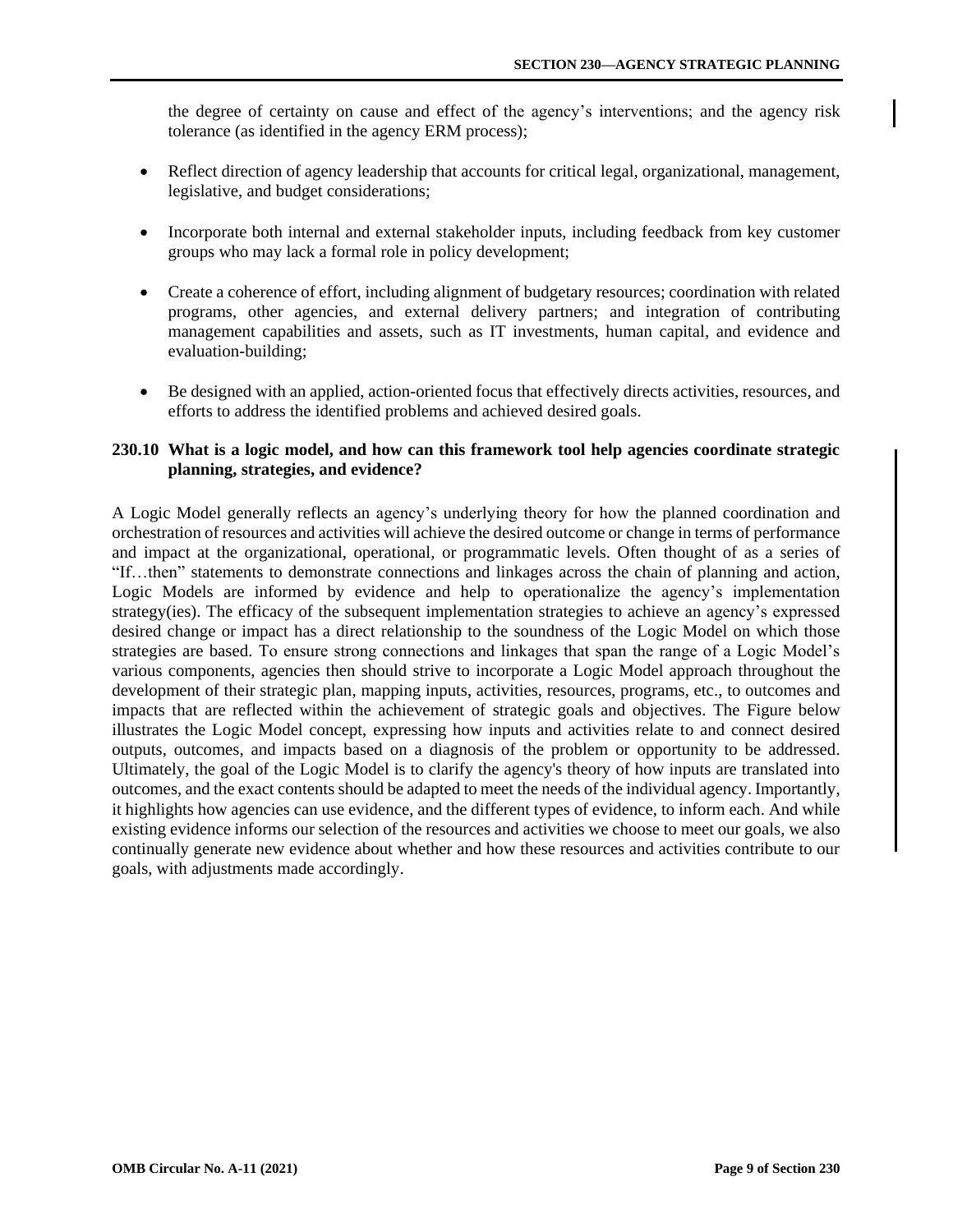<span id="page-9-0"></span>

# **230.11 What is the relationship of program(s) or program activity(ies) to strategies that are developed to support achievement of strategic goals and objectives?**

While program activities offer a structure for organizing funding requests, the organizational performance and management principles advanced by the GPRA Modernization Act's strategic and performance planning are strategic and priority-goal oriented, aligned to the policy priorities of Administration and agency leadership. Agency strategic and performance plans then represent the organizational management documents that are the outcomes of effective management routines to articulate the agency's mission, goals, and priorities, and bring a unity of action and coordination of resources, activities, and efforts to achieve strategic objectives and priority goals through effective implementation strategies. When viewed more holistically through an integrated, systems view of organizational management, which connects agency budget planning with strategic and performance planning, agency strategic and performance plans can also provide a useful organizing structure by demonstrating the programs and program activities which contribute to strategic goals and objectives. In this systems view, the program activity can be a key organizing component that connects budget and funding requests as part of a coordinated strategy for achieving goals and objectives in the agency Strategic Plan. It is in this context, then, that agencies should incorporate into their existing strategic and performance planning processes considerations of how the organization of spending (i.e., program activities) is linked to and connected with performance; that is, a planning approach that views programs and program activities as critical components of the implementation strategies embedded in agency strategic and performance plans, and which serve to focus resources, activities, and organizational efforts in order to achieve progress against the strategic plan, strategic objectives, and agencies' priority goals and initiatives (see section [230.9\).](#page-7-0) Such a planning approach also reinforces the Federal Performance Framework's focus as a management system that coordinates and aligns a broader complement of financial and programmatic data to enable improved decision making, accountability, and transparency of the Federal Government.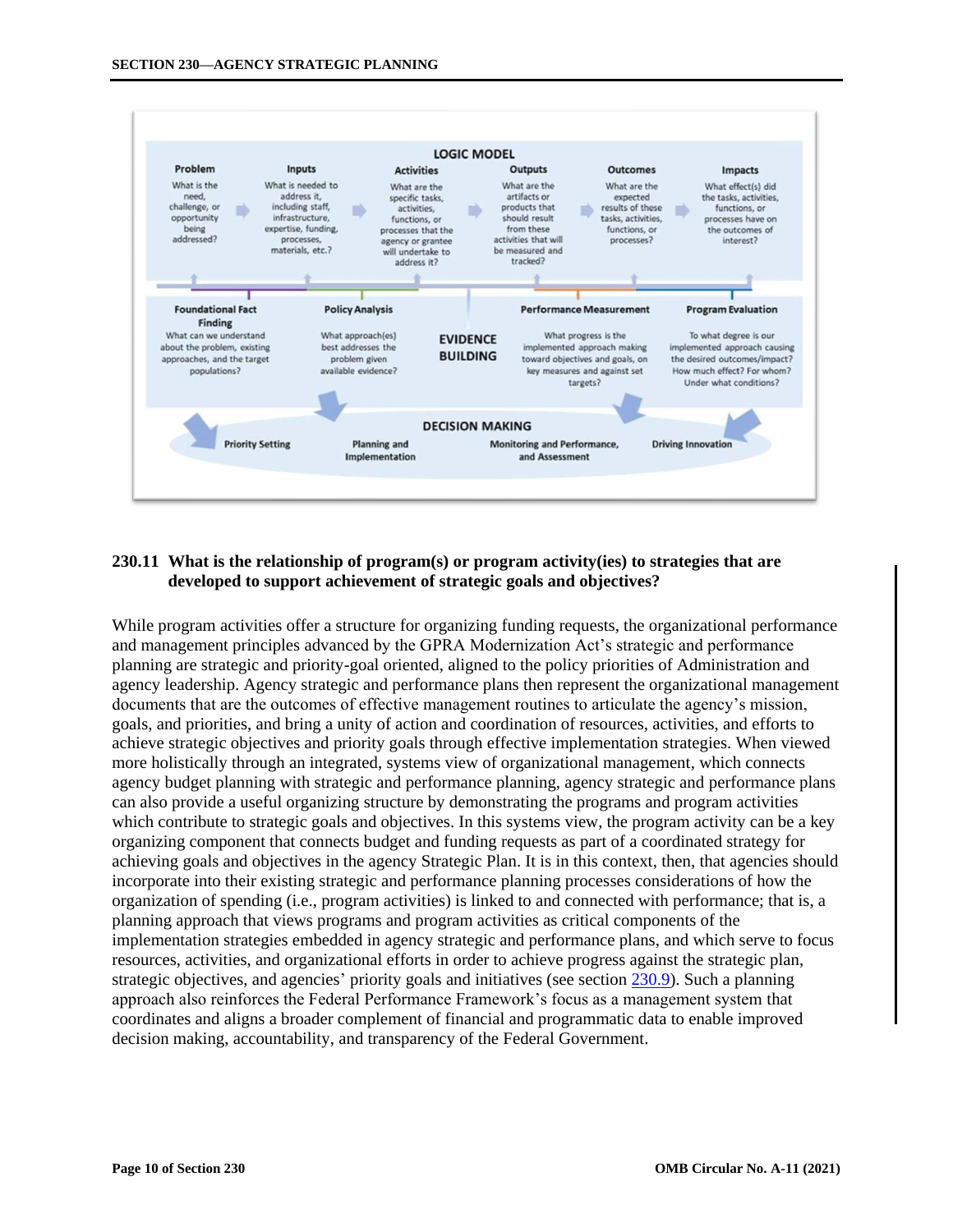## <span id="page-10-0"></span>**230.12 What is the role of enterprise risk management in strategic and performance planning?**

The alignment of enterprise risk management with strategic and performance planning helps an agency understand risks to achieving its objectives. ERM and strategic planning and performance should thus be viewed as complementary efforts to be orchestrated with each other, not as independent activities. In addition, the identification and management of enterprise risks when developing and executing strategies for achieving an agency's mission and programmatic objectives improves an agency's decision-making efforts. Activities being undertaken to accomplish goals and objectives are at an increased risk of failure when implementing strategies are formulated without identifying potential risks and without embedded mitigation mechanisms to effectively assess and manage such risks. Successful integration of ERM into an agency's day-to-day decision-making and management practices will enable an agency to leverage opportunities for managing, mitigating, or avoiding risks that affect strategic goals and objectives, which will ultimately result in more resilient and effective programmatic operations.

### **230.13 Must the agency's strategic objectives be comprehensive, reflecting the major mission activities that the agency undertakes?**

Yes. The strategic objectives should generally encompass the agency's mission and scope of responsibilities, including statutory responsibilities. However, encompassing the scope of mission activities does not mean that the strategic objectives will cover the depth and detail of agency activities. There will be many cases where agency activities are too detailed to be included in the strategic objective statement or associated description, but are relevant to support an objective or multiple objectives. In some cases, these activities will be included in supporting narrative in the Annual Performance Plan or implementation strategies for strategic objectives. The graphic below shows the relationship between Strategic Goals and Strategic Objectives, including stewardship-focused and crosscutting objectives.



Example illustration of goal and objective relationships.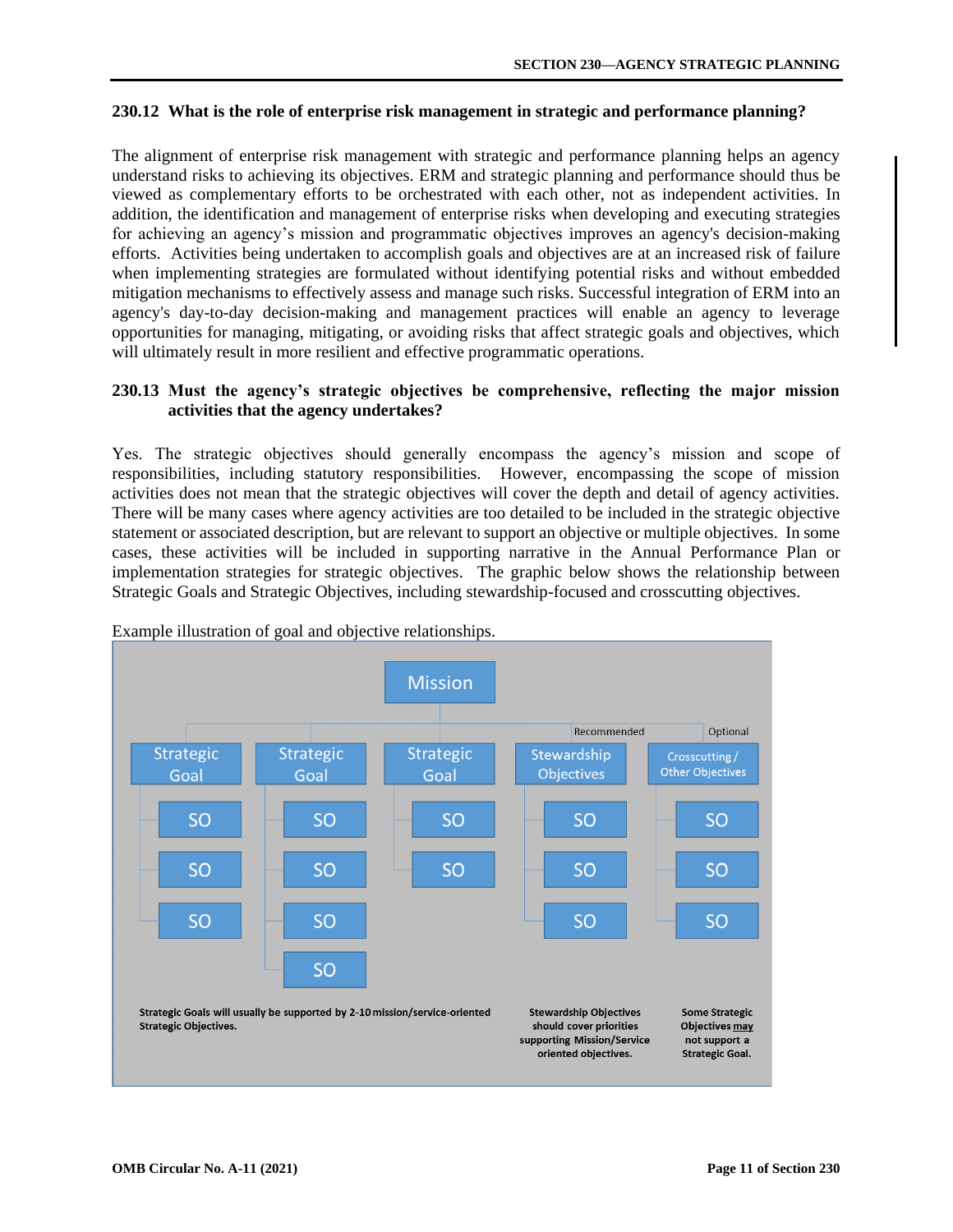# <span id="page-11-0"></span>**230.14 Are agencies required to set stewardship-focused objectives addressing management functions such as financial management, acquisition, human capital, information technology, etc.?**

OMB encourages agencies to establish stewardship-focused objectives that reflect key priorities of the agency, such as a significant effort to improve performance across the organization. Agency leadership may opt to include a stewardship objective or objectives that reflect these significant agency-specific priorities. In agency strategic and performance plans and on Performance.gov, stewardship objectives will be listed under a separate category, similar to the categorization of strategic objectives under strategic goals (see section [210\).](https://www.whitehouse.gov/wp-content/uploads/2018/06/s210.pdf) Each kind of strategic objective has the same management and public reporting requirements.

### **230.15 What is an effective stewardship objective?**

Stewardship objectives communicate improvement priorities for management functions such as strategic human capital management, information technology, sustainability or financial stewardship. In general, these efforts will cut across the organization and should reflect priorities that leadership would like to emphasize over the period of performance established in the strategic plan. These key management efforts need not reflect all the important operations or management functions of the agency (e.g.; budget or legal functions) rather they should reflect broad, strategic-level decisions of emphasis or describe a relatively significant performance improvement change that affects most of the organization.

Management and operation functions not reflected in the strategic plan as stewardship objectives should be addressed among performance goals in the Annual Performance Plan or in agency operational plans. Strategies supporting mission-oriented strategic objectives or strategies in the Annual Performance Plan should identify key operational processes, human capital, training, skills, technology, information and other management resources where they are relevant to the implementation of mission-focused strategic objectives. For example, revised Federal regulations (5 C.F.R. 250) require agencies to develop and update a Human Capital Operating Plan (HCOP) in alignment with GPRAMA strategic and performance planning timelines. Specifically, the HCOP operates on the same annual cycle as the agency Annual Performance Plan in order to identify and focus on the human capital goals and measures that need to be implemented each year to achieve the strategic goals set forth over the duration of the Agency Strategic Plan.

Examples of stewardship objective:

- *Financial Management:* Fight fraud and work to eliminate improper payments through increased emphasis on agency program integrity initiatives.
- *Strategic Human Capital Management:* Invest in the agency's employee recruitment, hiring, training, work-life programs and performance management so staff is engaged to more effectively serve small businesses.

## **230.16 Are agencies required to address the agency specific contributions to Cross-Agency Priority Goals (CAP) within the strategic plan?**

Yes. Because development and planning of CAP Goals is often done concurrently with strategic planning, agencies may use the development and publication of their Annual Performance Plan to update as needed the discussion or description addressing agency-specific contributions to CAP Goals in the agency's strategic plan. See sections [210](https://www.whitehouse.gov/wp-content/uploads/2018/06/s210.pdf) and [220](https://www.whitehouse.gov/wp-content/uploads/2018/06/s220.pdf) for details.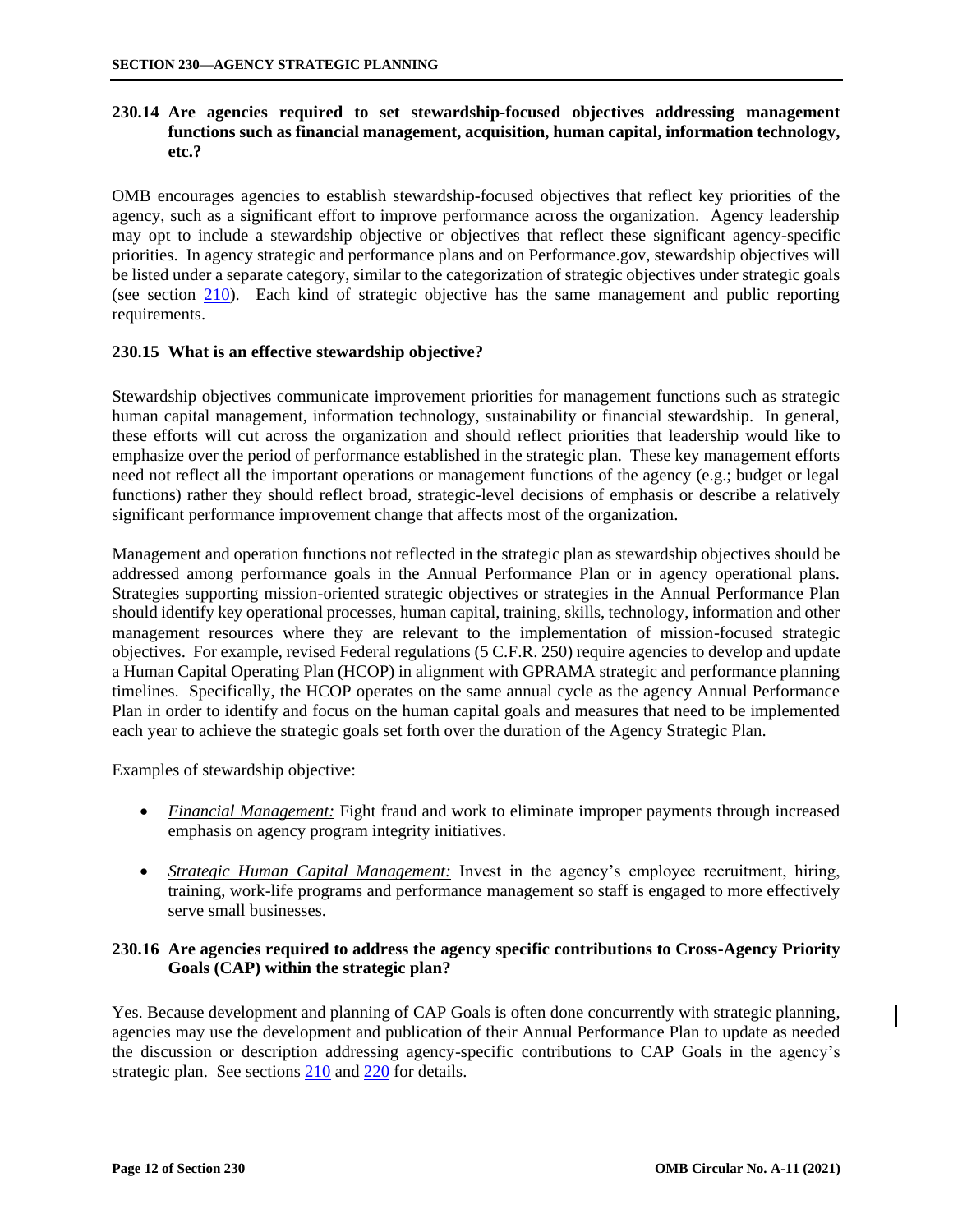## <span id="page-12-0"></span>**230.17 Who should prepare the agency strategic goals and objectives?**

The development of strategic goals and objectives is an inherently governmental function, and the plan is to be drafted only by Federal employees. Agencies should designate a lead office with adequate staffing, capacity, and expertise to coordinate and lead the various planning activities and organizational processes involved in writing the Agency Strategic Plan and the strategic goals and objectives that constitute the core framing of the plan. In this process, agencies should also engage their organizational components (employees), Congress, OMB, delivery partners and other stakeholders in the development of the strategic goals and objectives.

When preparing the plan for publication, agencies may be assisted by non-Federal parties, such as consultants or contractors who are hired specifically to provide technical input on the design and assembly of the plan, and who are not solicited for their input on policy or budget issues. The Strategic Plan should include an acknowledgment and brief description of the contribution by a non-Federal entity in preparing the plan, if applicable.

## **230.18 What is the timeline for agencies to develop and obtain input from OMB on the FYs 2022- 2026 Strategic Plan?**

Agencies are currently operating under their FYs 2018-2022 Strategic Plans which were published in February 2018. Agencies will next publish revised Strategic Plans on February 7, 2022, concurrent with the release of the President's FY 2023 Budget (see section [25](https://www.whitehouse.gov/wp-content/uploads/2018/06/s25.pdf) for tentative schedule for the FY 2023 Budget). The table below provides an overview of the major planning milestones throughout 2021 in the strategic planning process that will help enable agencies to publish their updated Strategic Plans in February 2022, as required by the GPRA Modernization Act.

| Date                                   | <b>Action</b>                                                                                                                                                                               |
|----------------------------------------|---------------------------------------------------------------------------------------------------------------------------------------------------------------------------------------------|
| June 4, 2021                           | Agencies submit initial draft components of the Strategic Plan covering FYs<br>2022-2026 for OMB review. Specific components of the high-level draft<br>Strategic Plan submissions include: |
|                                        | -Draft Strategic Goals;                                                                                                                                                                     |
|                                        | -Draft Strategic Objective areas; and                                                                                                                                                       |
|                                        | -Draft Mission Statement (if available)                                                                                                                                                     |
|                                        | -Annotated Outline of Multi-Year Learning Agenda and Initial Draft Capacity<br>Assessment (see section 290)                                                                                 |
|                                        | -Draft FY 2022-2023 Agency Priority Goal statements (impact statement only;<br>see section 250)                                                                                             |
| September 13, 2021                     | Agencies submit for OMB review:                                                                                                                                                             |
| (concurrent $w/$<br>Budget submission) | -Full draft of FYs 2022-2026 Strategic Plan that incorporates the detailed content<br>requirements provided in section 210                                                                  |
|                                        | -Full Draft Learning Agenda and Capacity Assessment (see section 290)                                                                                                                       |
|                                        | -Draft goal statements for FYs 2022-2023 Agency Priority Goals (impact and<br>achievement statement; see section 250)                                                                       |
|                                        | -Draft FY 2023 Annual Performance Plan                                                                                                                                                      |
|                                        | -Draft FY 2023 Annual Evaluation Plan                                                                                                                                                       |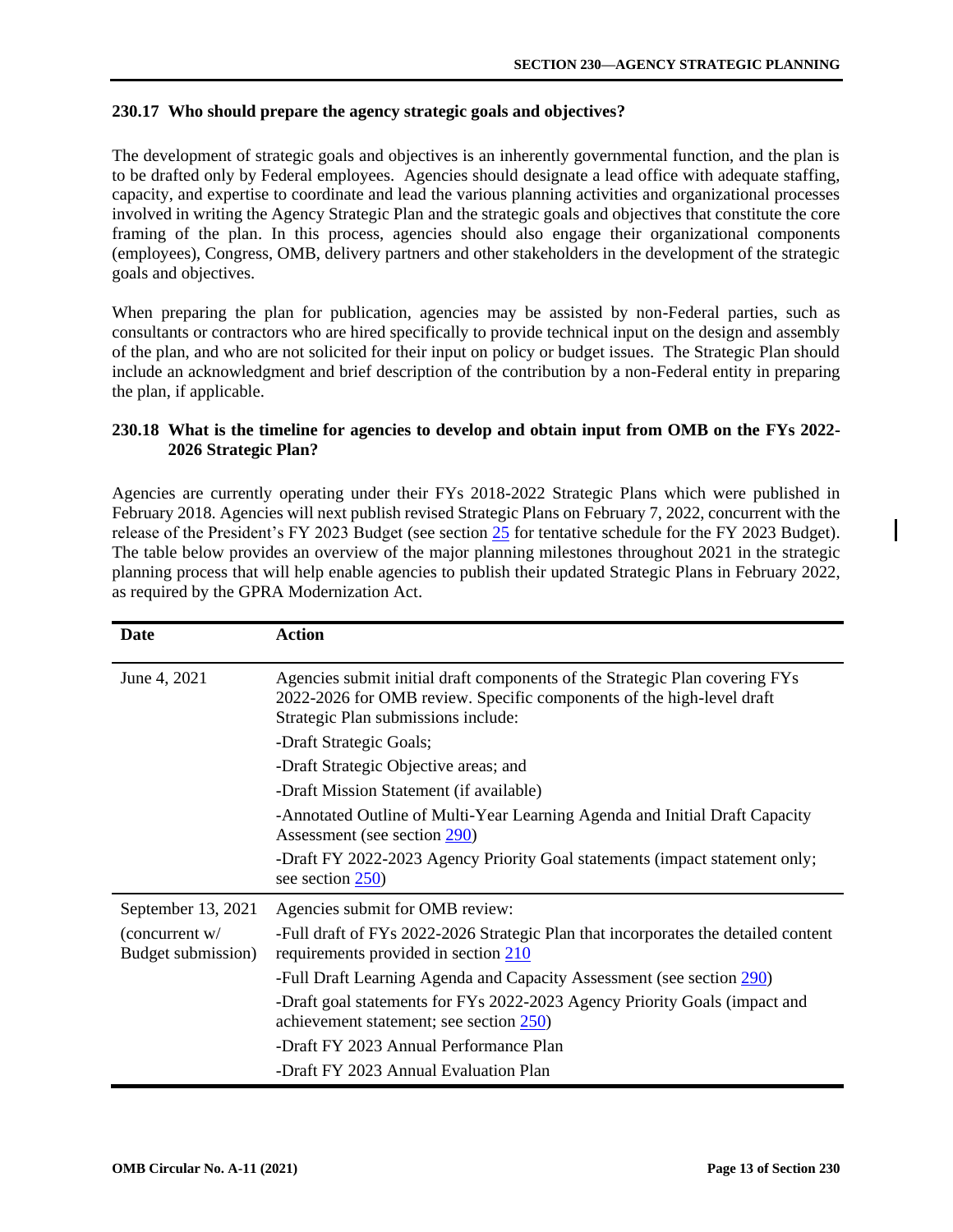<span id="page-13-0"></span>

| <b>Date</b>       | <b>Action</b>                                                                                                                                                                         |
|-------------------|---------------------------------------------------------------------------------------------------------------------------------------------------------------------------------------|
| November, 2021    | Agencies receive feedback from OMB on:                                                                                                                                                |
|                   | -full draft submission of FYs 2022-2026 Strategic Plan, including multi-year<br>Learning Agenda, and Capacity Assessment                                                              |
|                   | -FYs 2022-2023 APG goal statements, and                                                                                                                                               |
|                   | -FY 2023 Annual Performance Plan                                                                                                                                                      |
|                   | -FY 2023 Annual Evaluation Plan                                                                                                                                                       |
| December 23, 2021 | Final draft FYs 2022-2026 Strategic Plan, to include Learning Agenda and<br>Capacity Assessment, submitted to OMB for clearance                                                       |
| January 14, 2022  | For final OMB clearance, agencies submit:                                                                                                                                             |
|                   | -FYs 2022-2023 APG goal statements                                                                                                                                                    |
|                   | -FY 2023 Annual Performance Plan / FY 2021 Annual Performance Report                                                                                                                  |
|                   | -FY 2023 Annual Evaluation Plan (see section 290)                                                                                                                                     |
| February 7, 2022  | Concurrent with the President's FY 2023 Budget, publish:                                                                                                                              |
|                   | -FYs 2022-2026 Agency Strategic Plan (includes separate sections/appendices<br>for the Learning Agenda and Capacity Assessment or includes them as separate,<br>referenced documents) |
|                   | -FY 2023 Annual Performance Plan / FY 2021 Annual Performance Report                                                                                                                  |
|                   | -FY 2023 Annual Evaluation Plan                                                                                                                                                       |
|                   | -FYs 2022-2023 APG goal statements                                                                                                                                                    |

## **230.19 What input should agencies solicit from stakeholders internal and external to the Executive Branch in the development of Strategic Plans and when?**

Outreach by a Federal agency to connect with those directly affected by policies, regulations, processes, and actions is a powerful statement. It is a direct acknowledgement that what an agency decides to do in advancement of its mission and strategic goals and strategic objectives affects the daily lives of real people across the country and around the world. In that acknowledgement is an invitation to leverage the expertise of those with relevant experience to help make agency goals, strategies, and implementation actions more directly responsive and effective. An important by-product of such outreach is the potential also to increase the public's trust in Government.

When preparing a Strategic Plan, agencies must consult with an array of stakeholders, including both majority and minority views of any Congressional stakeholders, as well as the views of other interested and potentially-affected parties, including non-Federal stakeholders and key delivery partners (see 5 U.S.C. 306(d)). These consultations should occur throughout the process used by the agency for developing updated its Strategic Plan and take into account key milestones and timelines established in this Circular. Engagements external to the agency should occur in consultation with OMB, and generally after an initial draft is reviewed by OMB during the summer prior to publication.

Agencies are encouraged to conduct stakeholder mapping and develop specific outreach strategies and approaches to guide their stakeholder consultation activities specific to internal and external stakeholder groups. Leveraging ongoing agency communications and contact processes to solicit views and recommendations for revising goals, objectives, and strategies that are in the current plan is one approach, while other examples include hosting public meetings and town halls on the draft plan, draft strategic goals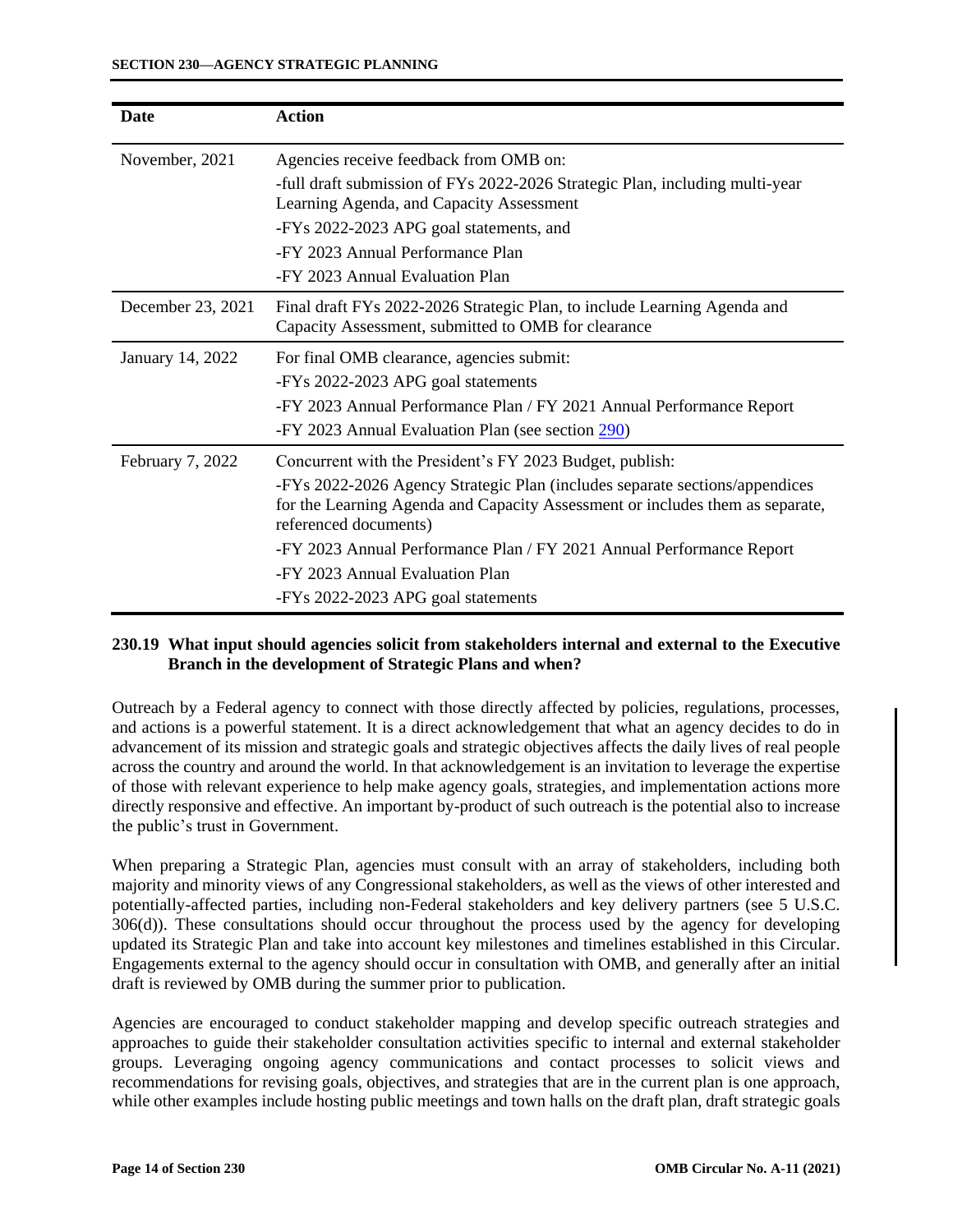<span id="page-14-0"></span>and objectives framework, or posting the draft plan or variations of the plan on the internet and inviting public comment. Agencies that invite comment from the public or external stakeholders on their draft strategic plan should do so after OMB has been provided and reviewed a draft of the plan and is comfortable with Administration policy reflected in the draft of the plan being circulated for comment. Agencies may also consider using their existing published Strategic Plan to begin earlier consultations with Congress and other stakeholders before a more fully-developed revision is completed, or when presented with compressed planning timeframes. This approach would allow stakeholders to engage in the development process.

Agencies should work with their legislative affairs offices to determine the best ways to consult with Congress on the strategic plan, in advance of finalizing the plan with OMB. Additionally, agencies must consult with Congress at least once every two years on their Strategic Plans, briefly noting how any feedback received was incorporated.

Agencies are also expected to conduct stakeholder engagement regarding the contents of the Learning Agenda and Annual Evaluation Plan. Per the Evidence Act, agencies are required to consult with the public, State and local governments, and representatives of non-governmental researchers as they develop their learning agendas. [OMB Memorandum M-19-23](https://www.whitehouse.gov/wp-content/uploads/2019/07/M-19-23.pdf#page=16) lists additional stakeholders that agencies should consult when developing their learning agendas, including internal agency stakeholders who play a role in, have a stake in, or will use the results of the learning that results, in addition to others. The Annual Evaluation Plan also requires that agencies consult with internal and external stakeholders as they develop and implement the plan, though the engagement will likely differ by agency depending on its needs, stakeholders, evaluation, activities, etc. (se[e OMB Memorandum M-19-23\)](https://www.whitehouse.gov/wp-content/uploads/2019/07/M-19-23.pdf#page=33). Section 290 includes additional information about OMB's expectations for stakeholder engagement for these Evidence Act plans.

## **230.20 Can an agency consult with other agencies within the Executive Branch in the development of Strategic Plans?**

Yes. Agencies are strongly encouraged to consult with other agencies within the Executive Branch in the development of Strategic Plans, as the outcomes reflected in many strategic goals and objectives that an agency's strategic plan seeks to achieve often require interagency coordination of programs and resources identified in implementation strategies (see section [230.9\).](#page-7-0) Interagency coordination in the development of the agency strategic plan will help ensure the appropriate alignment of resources and strategies in instances where agencies have shared or overlapping strategic goals and objectives. Agencies that want assistance should contact OMB.

## **230.21 How should agencies publish Strategic Plans and deliver them to Congress?**

The GPRA Modernization Act of 2010 requires agencies to make the Strategic Plan available on both the public website of the agency as well as on a central website (i.e., Performance.gov) in machine readable format, and notify the President and Congress of its availability.

Agencies will publish Strategic Plans on the agency's website, and provide a hyperlink for publication on Performance.gov that directs readers to the agency plan on the agency's website.

To meet the GPRA Modernization Act's notification requirement to the President, agency PIOs will notify the OMB Director by emailing [performance@omb.eop.gov,](mailto:performance@omb.eop.gov) and include in the email the URL to the agency's final Strategic Plan published on the agency's website so that the plan can also be made available on Performance.gov. Related submissions or questions may be emailed to the same address.

Notification to Congress of the availability of the Strategic Plan on Performance.gov (or the agency website, if applicable) is transmitted electronically by the agency head or other senior agency official in accordance